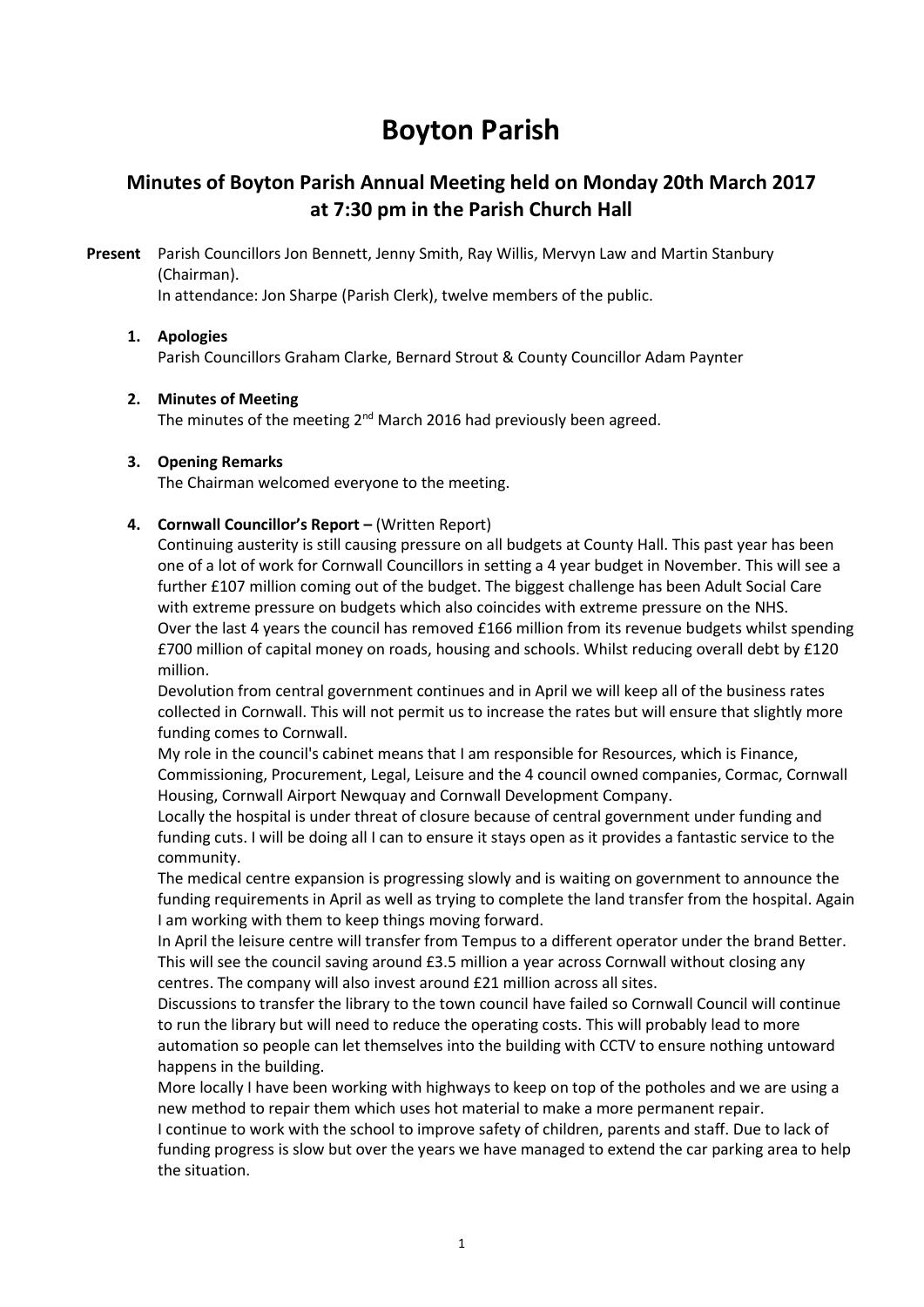The following comments were made about the report: -

- 1. One of the people present was disappointed that Adam had not attended.
- 2. It was felt that Cormac's performance could be improved with the changes taking place in Bodmin being cited as an example and that possibly the lack of competitive tendering had an influence. It was decided to discuss this at the Parish Council meeting on  $24<sup>th</sup>$  April.
- 3. Val Bugden-Cawsey explained that she believed the cut backs were not merely down to austerity but felt other items of Cornwall Council's expenditure should be under better control. She also believes that Launceston hospital will stay open but it was unclear in what form. The improvements at the Medical Centre were being delayed due to the slowness of the land transfer. The ongoing issue with Launceston library was a lack of willingness by Cornwall Council to negotiate with the Town Council who had put forward various suggestions.
- 4. The potential closure of local hospitals had been discussed at the last Parish Council meeting.

## 5. Parish Council's Report (Martin Stanbury)

The Council has met 12 times, including special planning meetings, since last April and had considered 21 planning applications.

The Council was involved in the organisation of parish events to celebrate the Queen's 90<sup>th</sup> Birthday which included the beacon lighting and a day of events in June. There was a good turnout at both events. The summer event was supported by a successful application to the Boyton Solar and Wind Community Fund.

Our new clerk started in April 2016 and we thank Jon for the efficient way in which he has conducted the administrative affairs of the Council. The last year has seen the transition to the brave paperless world promoted by Cornwall Council and, with Jon's expertise and the purchase of a projector and a laptop, this has been a fairly smooth transition for the Council. Although I think some of us may suffer from email fatigue on a Sunday night when the latest batches arrive! The Council has not increased the parish Precept and parishioners will have noted when they received their council tax that their individual contributions to Boyton Parish Council have decreased by 2%.

I would like to thank my fellow councillors for their support and contributions to the meetings. It gives me great pleasure to present the annual report of Boyton Parish Council.

#### 6. Presentation of the Parish Cup

Cllr Stanbury explained the history of the presentation of the cup. The cup had originally belonged to Boyton Football Club which ceased in 1978/79. Following this, it had since been presented to an organisation or person who has contributed to parish life and it was the decision of the Chairman of the Parish Council who the cup was presented to. This year it will be awarded to Agnes Colwill who has lived in Boyton all her life and been associated with the Chapel, WI and Countrysiders. The cup will be engraved and presented to her.

## 7. Reports from Parish Organisations

#### BOYTON W.I (Mrs D Willis)

In 2016 Boyton WI had a wide range of speakers to the monthly meetings but the year started with a visit to Lone Ash Pottery. The potter, Michael Taylor, gave a highly skilled demonstration, after which several members had a go at hand-throwing clay and produced their own little pots. We also had an outing in June to the RAF Memorial Museum at Davidstow.

Early in the year we had a fascinating talk with photographs on "whale watching", and next an amusing talk on "Life as an amateur Entertainer. In April we had a cookery demonstration for Reluctant Cooks, then a Cornish Poet gave a lively performance of his poems. We were told about "Living with the Smell!" - a history of hygiene through the ages and we learnt about the work of the Queen's Messengers known as the Silver Greyhounds. In October we held an Open Meeting to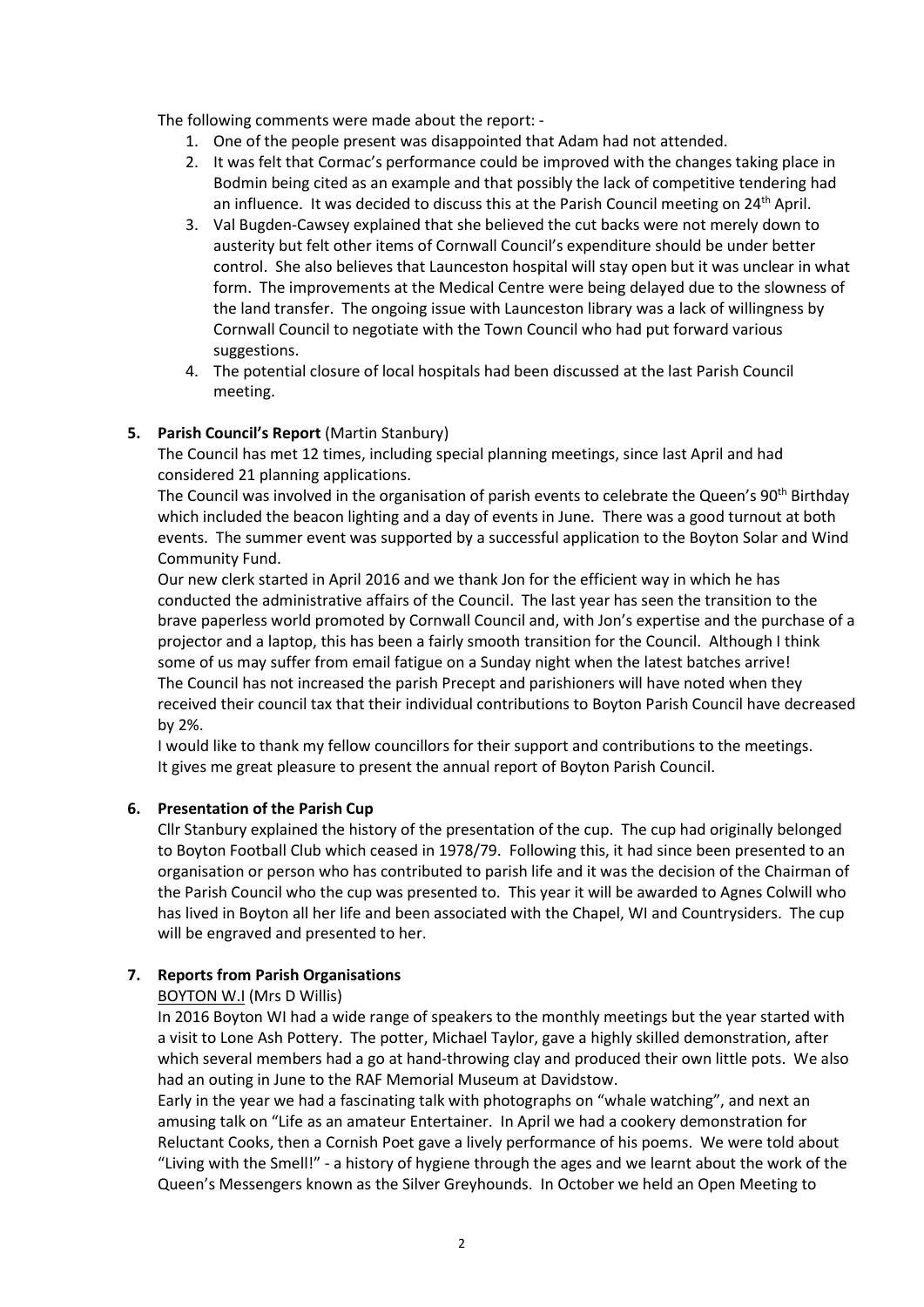include everyone who might be interested in hearing about Ed Buckingham's "Experiences on Climbing Everest".

WI Members also helped to organise the Marie Curie Coffee Morning in March 2016 and again this year raising £480 and £460 respectively.

Boyton WI is celebrating its 70<sup>th</sup> birthday in May with a dinner at Trethorne for all members and partners. Neighbouring WI groups have also been invited.

The competitions were well supported throughout the year and our membership has remained steady at 14. New members will be made most welcome.

#### Church Hall Committee (Tim Smith)

The Church Hall has been well used throughout the year. The Committee applied for a grant to obtain a defibrillator which was successful and, after consulting with the village, the preferred site for it to be installed is outside the Methodist Church. The Methodist Church Council are meeting this evening and this is on the Agenda. It is hoped they will agree with this suggestion and, if so, it will be installed in the next few weeks.

The current toilet facilities are inadequate and there is no provision for the disabled. An upgrade is being explored to provide toilets fit for the 21<sup>st</sup> century. This will involve demolition of the existing ones. Quotes are currently being obtained from architects to draw up plans and to submit a planning application. The Church is not eligible to seek a lottery grant and will therefore have a major fund raising campaign to help pay for the improvements.

#### Boyton Solar and Wind Farm Community Fund Grant Panel (Jenny Smith)

The Grants Panel of the Boyton Solar and Wind Farm Community Fund (BSWFCF) met in February 2016 to consider an application from Kingfisher Nursery who were awarded an exceptional grant of £5,599, as reported at the last Annual Meeting.

Since then, the Panel has held two meetings, in April and in November. The first was to consider the application from Boyton Parish Council Events sub-committee for funding for a Queen's 90<sup>th</sup> Birthday Celebration day. They were awarded a grant of £2000. In November we awarded £4140 to fund the purchase and installation of a defibrillator in the village. The application was made by the Church Hall Committee on behalf of the Countrysiders and the whole village. The siting of this defibrillator is currently under discussion.

The total amount awarded in 2016 is £11,739.00, leaving £13,814.68 in BSWFCF at the year end. The following invoices will be sent out by CCF this year:

- Bluefield North Beer 5th year payment of a 10 year agreement: RPI index linked £2,500 to be paid in March.
- Kronos Solar Grange Farm 5th year payment of a 10 year agreement: RPI index linked £2,500 to be paid in June
- Murex Bennacott 3rd year payment of a 20 year agreement: RPI index linked £3,000 to be paid in July

The next meeting of the Grants Panel is on 26<sup>th</sup> April. Applications for grants should be sent to the Cornwall Community Foundation by 29<sup>th</sup> March.

We are extremely grateful to the staff of the CCF who have looked after us so well during the past year. They have assisted us in obtaining our funding from the various developers, including the oneoff payment in May of £10,000 from Pure Energy Professionals, the developers of Grange Farm turbine. They assess and advise us on applications received. They are available to help the organisations applying for funds meet the criteria required and also the Panel with any queries. I should also like to thank our Secretary, Graham Clarke, who retired last year as he moved away from Boyton. He was instrumental in the setting up of the panel and we are so grateful for his contribution.

Following the presentation there was a brief discussion about the Hornacott solar farm payment and that all of it would now be going to North Tamerton parish.